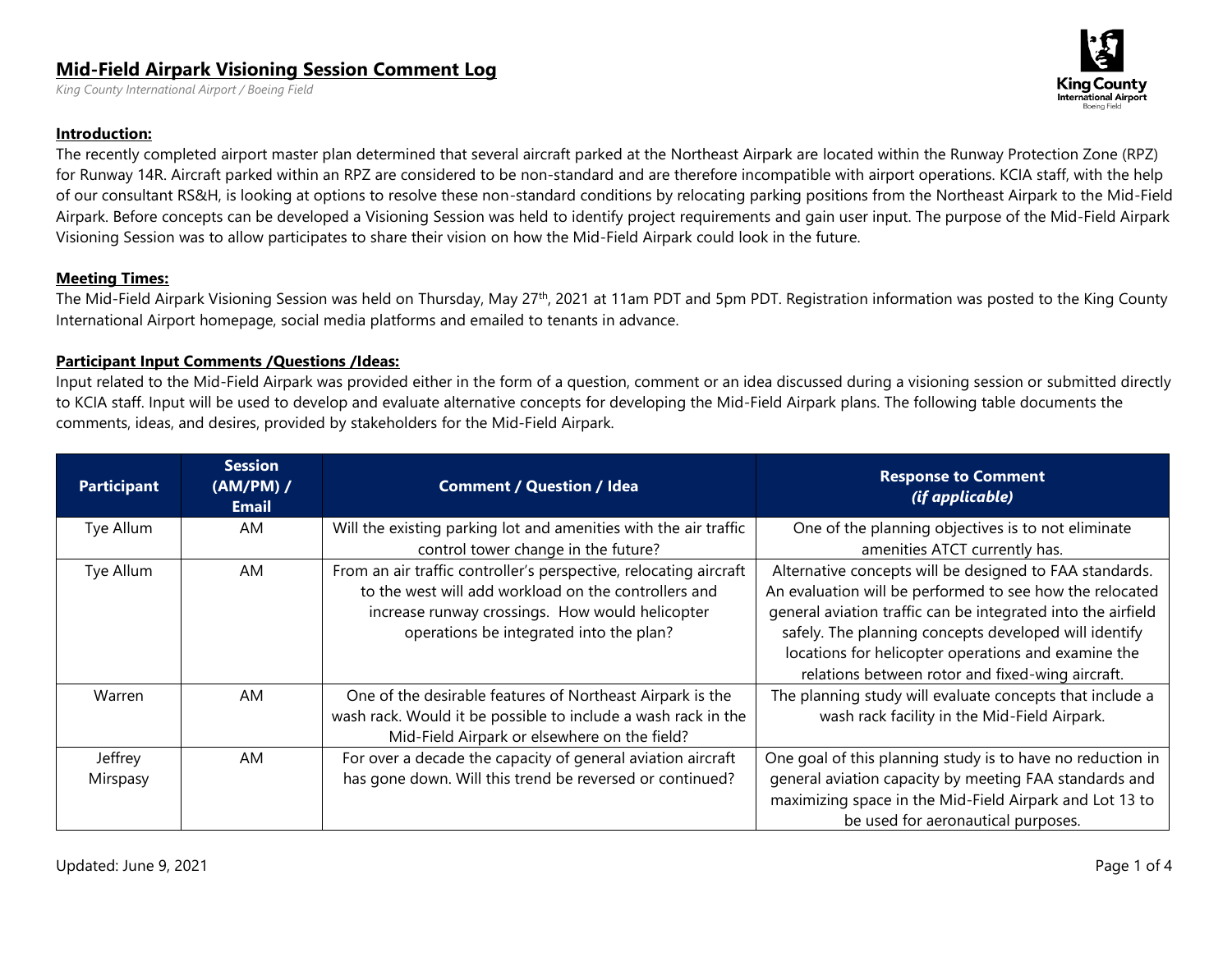| <b>Participant</b>  | <b>Session</b><br>(AM/PM) /<br><b>Email</b> | <b>Comment / Question / Idea</b>                                                                                                                                                           | <b>Response to Comment</b><br>(if applicable)                                                                                                                                                                                                                                                                                                                                                                                             |
|---------------------|---------------------------------------------|--------------------------------------------------------------------------------------------------------------------------------------------------------------------------------------------|-------------------------------------------------------------------------------------------------------------------------------------------------------------------------------------------------------------------------------------------------------------------------------------------------------------------------------------------------------------------------------------------------------------------------------------------|
| Anthonee:           | AM                                          | Ideas to consider incorporating into the Mid-Field Airpark<br>planning study, wash rack, vehicle access to other parking<br>locations to drain oil, electrical outlets, and ramp lighting. | Thank you for the input. The planning team will examine<br>the ideas as they relate to this planning study.                                                                                                                                                                                                                                                                                                                               |
| Stephen<br>Ratzlaff | AM                                          | Capacity to accommodate future electric powered aircraft                                                                                                                                   | Thank you for the input. The planning team will examine<br>the idea as it relates to this planning study.                                                                                                                                                                                                                                                                                                                                 |
| Stephen<br>Ratzlaff | AM                                          | What is the purpose of the aircraft parking limit line?                                                                                                                                    | The aircraft parking limit line is a defined FAA separation<br>standard. Runway 14R-32L is designed to accommodate<br>large aircraft which requires aircraft to be parked at least<br>500 feet from the runway centerline. This is to increase<br>the reliability with navigational equipment and the safety<br>of aircraft operations.                                                                                                   |
| John La Porta       | AM                                          | Any thoughts about a public viewing lot moving forward?                                                                                                                                    | Thank you for the input. The planning team will examine<br>the idea as it relates to this planning study.                                                                                                                                                                                                                                                                                                                                 |
| Stephen<br>Ratzlaff | AM                                          | Would like to have a self-serve fuel site made available.<br>Maybe this could fit within the Aircraft Parking Limit area.                                                                  | Thank you for the input. The planning team will examine<br>the idea as it relates to this planning study.                                                                                                                                                                                                                                                                                                                                 |
| Anthonee            | AM                                          | The self-service fuel facility should be included in the Mid-<br>Field Airpark.                                                                                                            | Thank you for the input. The planning team will examine<br>the idea as it relates to this planning study.                                                                                                                                                                                                                                                                                                                                 |
| Stephen<br>Ratzlaff | AM                                          | How heavily used is the parking lot and space around the air<br>traffic control tower?                                                                                                     | The parking lot needs to accommodate 10 to 15 cars for<br>controllers, KCIA maintenance vehicles, and aircraft<br>rescue and firefighting. When the site was designed, it<br>was reduced to the lowest setback distances the FAA<br>would allow for an air traffic control facility. The planning<br>team will review FAA ATC site development limitations as<br>it relates to increasing allowable area for aeronautical<br>development. |
| Stephen<br>Ratzlaff | AM                                          | Are there plans to remove the Boeing 727 currently parked<br>in the Mid-Field Airpark?                                                                                                     | Yes, coordination is underway with the owner to have the<br>aircraft removed.                                                                                                                                                                                                                                                                                                                                                             |
| Stephen<br>Ratzlaff | AM                                          | Alternative fuel storage and dispensing.                                                                                                                                                   | Thank you for the input. The planning team will examine<br>the idea as it relates to this planning study.                                                                                                                                                                                                                                                                                                                                 |
| Evan Nelson         | PM                                          | Aircraft currently parked inside the aircraft parking limit line<br>in the Mid-Field Airpark will they need to be moved?                                                                   | Yes, planning concepts will be developed and will<br>examine resolving current FAA non-standard design<br>conditions identified in the recently completed Airport<br>Master Plan for the Mid-Field Airpark.                                                                                                                                                                                                                               |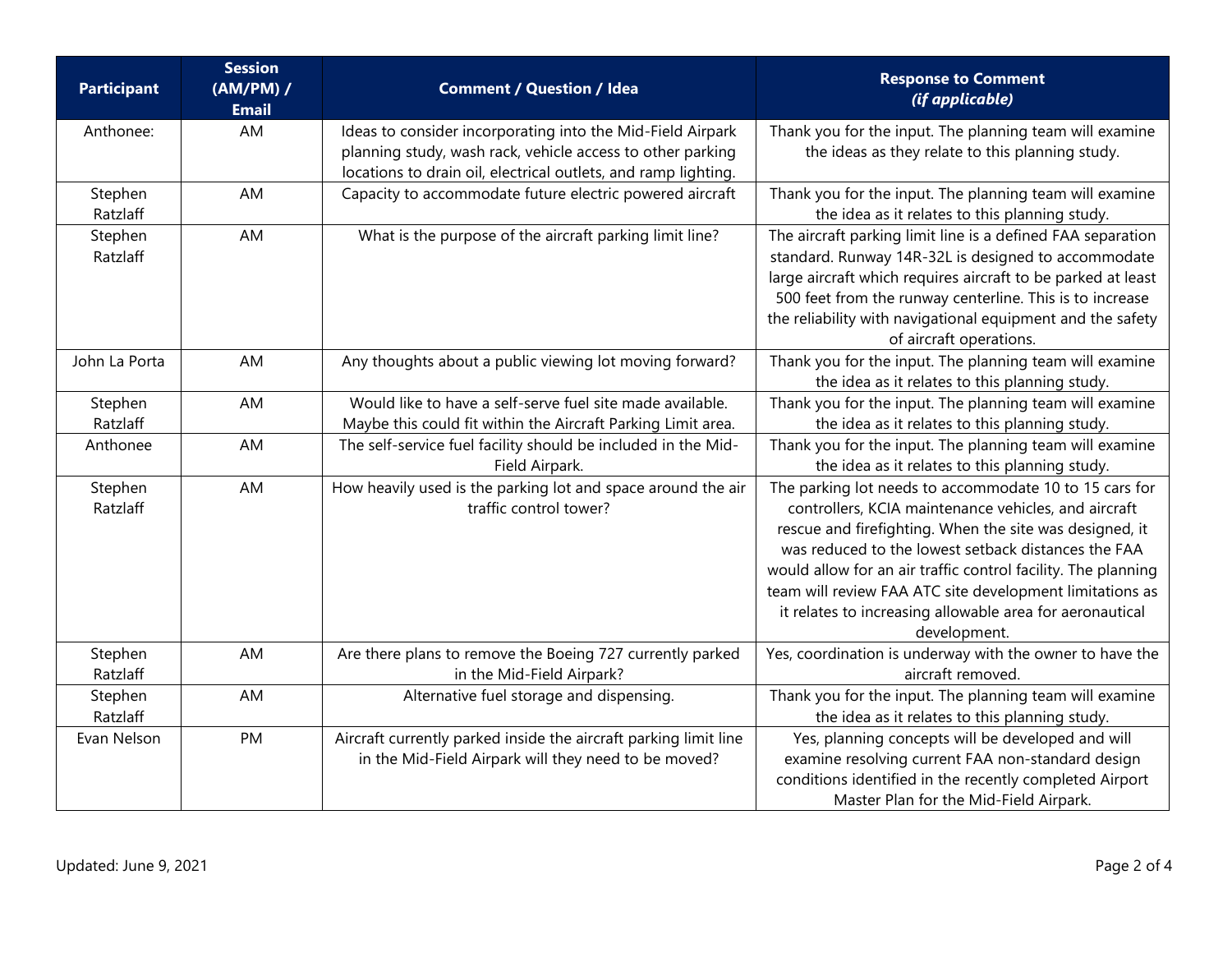| <b>Participant</b>  | <b>Session</b><br>(AM/PM) /<br><b>Email</b> | <b>Comment / Question / Idea</b>                                                                                                                                        | <b>Response to Comment</b><br>(if applicable)                                                                                                                                                                                                                                                                                                                                                                                                                                                                                               |
|---------------------|---------------------------------------------|-------------------------------------------------------------------------------------------------------------------------------------------------------------------------|---------------------------------------------------------------------------------------------------------------------------------------------------------------------------------------------------------------------------------------------------------------------------------------------------------------------------------------------------------------------------------------------------------------------------------------------------------------------------------------------------------------------------------------------|
| <b>Byran Nairn</b>  | PM                                          | Will this planning study look at accommodating displaced<br>aircraft only from the Northeast Airpark or from other<br>portions of the airfield affected by development? | This planning study will examine accommodating the<br>displaced aircraft from the Northeast Airpark to resolve<br>an FAA design deficiency. One of the goals is to optimize<br>the available land to park general aviation aircraft in the<br>Mid-Field Airpark.                                                                                                                                                                                                                                                                            |
| Miron               | PM                                          | How many parking positions do we anticipate gaining from<br>developing the Mid-Field Airpark?                                                                           | The planning study is broken out into three phases of<br>project work. Currently, the planning team is completing<br>the Investigation Phase. This phase focuses on<br>understanding existing site constraints and user needs.<br>Following the Visioning Session, alternative concepts will<br>be developed based on needs and desires identified by<br>the users. Each concept will identify the number of<br>parking positions possible in the Mid-Field Airpark and<br>will be shared with stakeholders for input and<br>consideration. |
| Alex                | PM                                          | Keep the wash rack facility and bathrooms. Examine different<br>size tie-down positions                                                                                 | Thank you for the input. The planning team will examine<br>the idea as it relates to this planning study.                                                                                                                                                                                                                                                                                                                                                                                                                                   |
| Dan                 | PM                                          | If facilities do not need airfield access, could they be moved<br>in the future to accommodate additional aeronautical<br>functions?                                    | Thank you for the input. The planning team will examine<br>the idea as it relates to this planning study.                                                                                                                                                                                                                                                                                                                                                                                                                                   |
| <b>Bryran Nairn</b> | PM                                          | Wash rack, restrooms, oil disposal, waster/garbage container<br>and FOD bins should be included.                                                                        | Thank you for the input. The planning team will examine<br>the idea as it relates to this planning study.                                                                                                                                                                                                                                                                                                                                                                                                                                   |
| Evan Nelson         | PM                                          | Can the ATCT be moved to the Jorgenson Forge Property                                                                                                                   | Thank you for the input. The planning team will examine<br>the idea as it relates to this planning study.                                                                                                                                                                                                                                                                                                                                                                                                                                   |
| Alex Fefer:         | PM                                          | The planning effort should consider accommodating the<br>potential displacement of aircraft from the planned cargo<br>ramp.                                             | One of the goals of this planning exercise is to maximize<br>the available space in the Mid-Field Airpark and Lot 13<br>for parking general aviation aircraft. The study is first<br>looking to ensure the displaced aircraft from the<br>Northeast Airpark can be accommodated adequately to<br>resolve non-compatibility with the runway protection<br>zone.                                                                                                                                                                              |
| Miron               | PM                                          | Aircraft parking is the most important item. Anything that<br>can be used for aircraft parking should be explored.                                                      | Thank you for the input. The planning team will examine<br>the idea as it relates to this planning study.                                                                                                                                                                                                                                                                                                                                                                                                                                   |